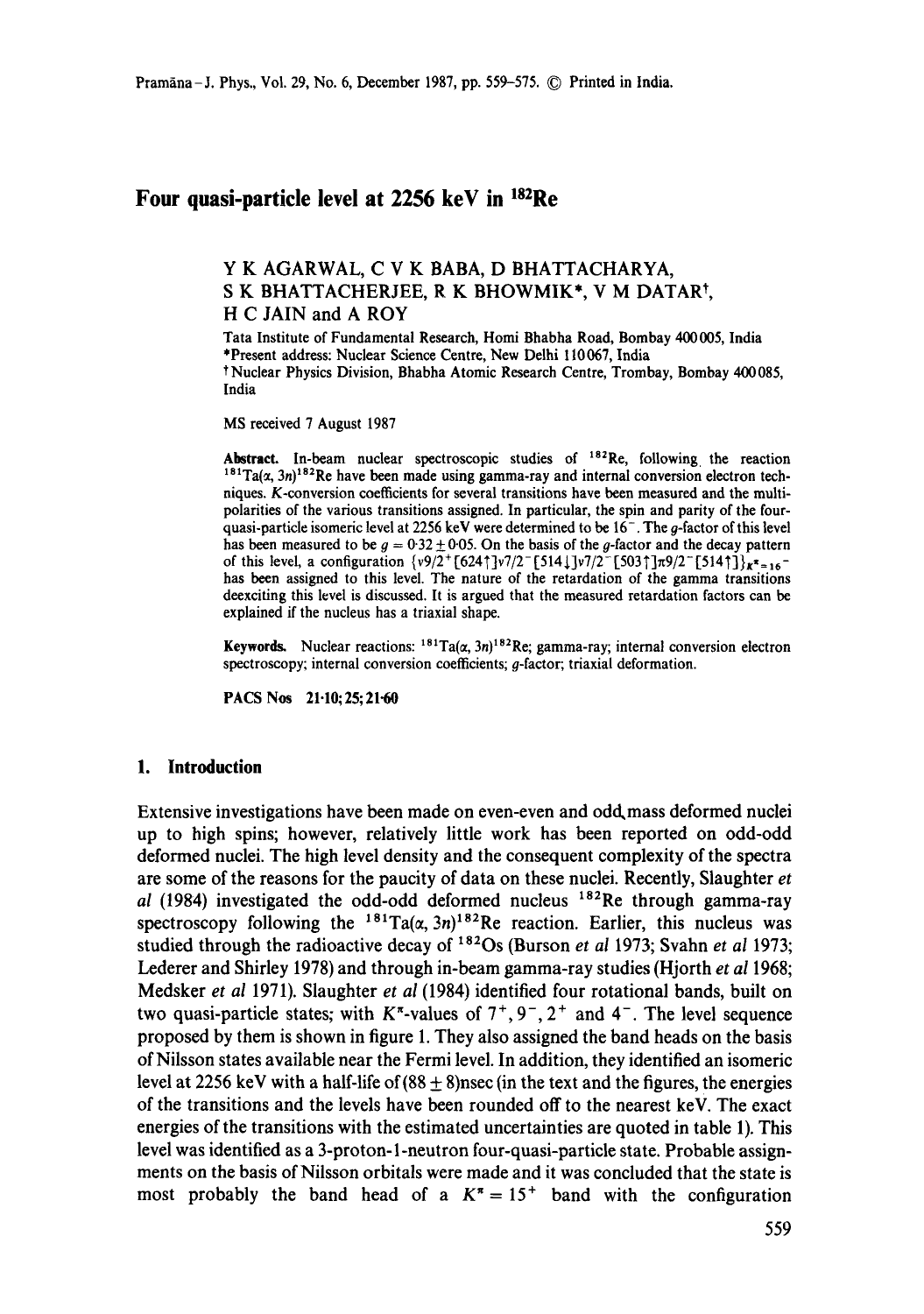

**Figure 1.** Level scheme of <sup>182</sup>Re populated in the <sup>181</sup>Ta( $\alpha$ , 3n)<sup>182</sup>Re reaction as proposed by Slaughter *et al* (1984). The energies of the levels are given in keV. The exact energies of the transitions in the  $K^* = 9^-$  and  $7^+$  bands are given in table 1. The spins and parities of the 2256, 2524 and 2614 keV levels are deduced from the present work. The location of the  $2^+$ band-head is not known and is denoted by  $\delta$ . The energies of all the levels in the 2<sup>+</sup> and 4<sup>-</sup> bands thus have to be increased by  $\delta$  with respect to the energies shown in the figure.

 $\pi$ 9/2<sup>-</sup> [5141] $\pi$ 7/2<sup>-</sup> [5231] $\pi$ 5/2<sup>+</sup> [4021] $\nu$ 9/2<sup>+</sup> [6241]. The transition probabilities of the electromagnetic transitions from this level to the excited levels of the  $K^{\pi} = 9^{-}$ band were invoked in arriving at this assignment. While angular distribution was studied by Slaughter *et al* (1984) to infer the multipolarities and mixing ratios of the transitions, no data exist on the internal conversion coefficients for these transitions..

In the present work, the levels in <sup>182</sup>Re have been studied through in-beam gammaray and internal conversion electron spectroscopy following the <sup>181</sup>Ta( $\alpha$ , 3n)<sup>182</sup>Re reaction. Attention was directed only at the  $7<sup>+</sup>$  and  $9<sup>-</sup>$  bands and on the isomeric level. Internal conversion coefficients of the transitions between these levels were measured. Further, the magnetic moment of the isomeric level at 2256 keV was measured in order to elucidate its nature. A preliminary report of the g-factor measurement was presented earlier (Agarwal *et al* 1985).

## **2. Experimental details**

### *2.1 Target and the beam*

A natural Ta foil of high purity ( $> 99.9\%$ ) was rolled to a thickness of 1.7 mg/cm<sup>2</sup>. This self-supporting target, of dimensions  $2 \times 2$  cm, was used in the gamma-ray and conversion-electron spectroscopic studies. A 0.075 mm thick Ta foil backed by a <sup>208</sup>Pb foil thick enough to stop an  $\alpha$ -beam of 45 MeV was used in the g-factor studies.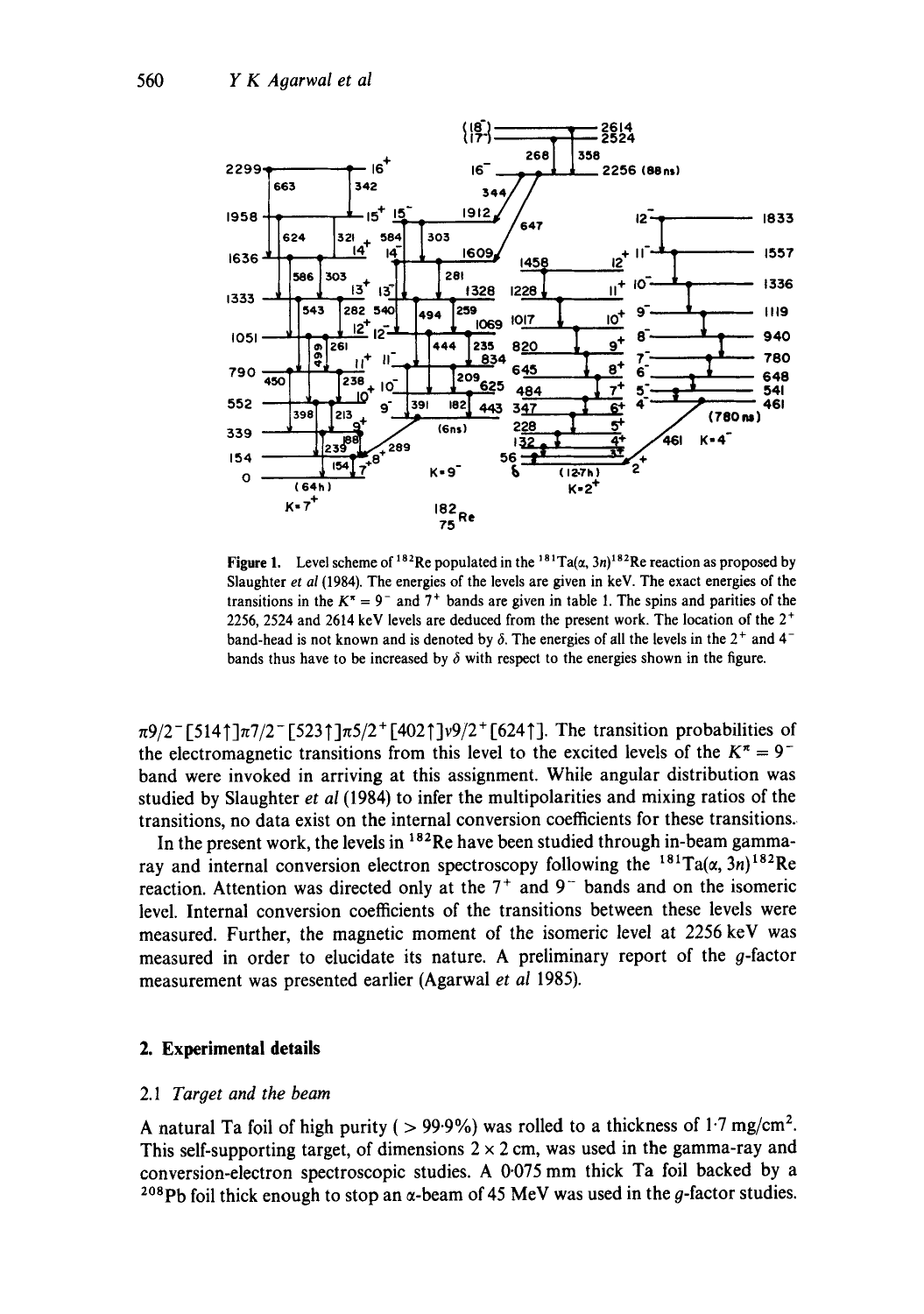$\alpha$ -beam with energies of 40 MeV and 42 MeV were used for the spectroscopic and  $q$ factor studies respectively. The beam current used was between 0'5 and 4-0 nA in all the experiments. The experiments were performed at the Variable Energy Cyclotron Centre (VECC) at Calcutta.

#### 2.2 *Single gamma-ray spectra*

The single gamma-ray spectra were measured using a 25% HPGe detector. In this experiment, the target was placed at the centre of a long cylindrical chamber with 10 cm dia, the beam entering and exiting at an angle of  $45^{\circ}$  to the axis of the cylinder. The detector, with its front surface at 8 cm from the target, was kept at an angle  $45^{\circ}$  to the beam direction. A 1 mm thick Cd absorber was placed in front of the detector. The beam was focussed to a size of 2 mm dia on the target. The energy and efficiency calibrations of the detector were obtained by recording and analyzing the known gamma-ray spectrum of a  $152$ Eu source kept at the target position. A typical gammaray spectrum obtained in the present experiment is shown in figure 2. Apart from the gamma transitions in  $182$ Re, several lines due to transitions in  $181$ Re populated through the  $(\alpha, 4n)$  reaction are also seen in this spectrum. These lines were identified from the work of Singh *et al* (1974). Coincidence experiments provided further confirmation for transitions assigned to  $^{182}$ Re.

### 2.3 *Internal conversion electron and electron-oamma coincidence measurements*

The internal conversion electron spectra were measured with a solenoidal transport spectrometer fabricated in our laboratory. A schematic diagram of the spectrometer is shown in figure 3. It consists of a 100 cm long solenoid around a stainless steel tube of internal diameter of 5 cm. The target and the Si(Li) detector [dia 20 mm and thickness 3 mm] are in the magnetic field region. A central circular stopper (a disc of dia 6 mm) prevents the low energy  $\delta$ -electrons from reaching the Si(Li) detector. The electrons from the target follow helical trajectories in the axial magnetic field and reach the Si(Li) detector, where their energy spectrum is measured. The maximum magnetic field obtainable was 0.4 T corresponding to a current of 500 A in the coils, which were cooled by chilled water circulating in the water jacket surrounding them (see figure 3). The overall energy resolution, determined mainly by the target thickness in the present case, is 4 keV. A single-ended co-axial Ge(Li) detector, which can operate in a magnetic field without a deterioration of its performance, was kept at a distance of  $\approx$ 3 cm from the target. This arrangement allows one to measure electron-gamma coincidence spectra with good efficiency. The energy calibration for the Si(Li) detector as well as the Ge(Li) detector and the transmission of the spectrometer were measured by recording spectra from  $152$ Eu,  $207$ Bi and  $137$ Cs sources of known strengths, kept at the target position in the spectrometer. The measured transmission of the solenoid spectrometer as a function of the electron energy is shown in figure 4. It should be noted that the curve in figure 4 corresponds to the specific magnetic field range and the Si(Li) detector used. For a detector of a different size and/or for a different range of the magnetic field, the efficiency curve would be different.

The  $\alpha$ -beam, focussed to a size of 2 mm dia on the target, was incident normal to the target surface. The beam transmitted through the target was dumped in a wellshielded Faraday-cup kept at a distance of 2 m downstream. Care had to be taken in positioning the beam dump and the beam-line tube leading to it, because of the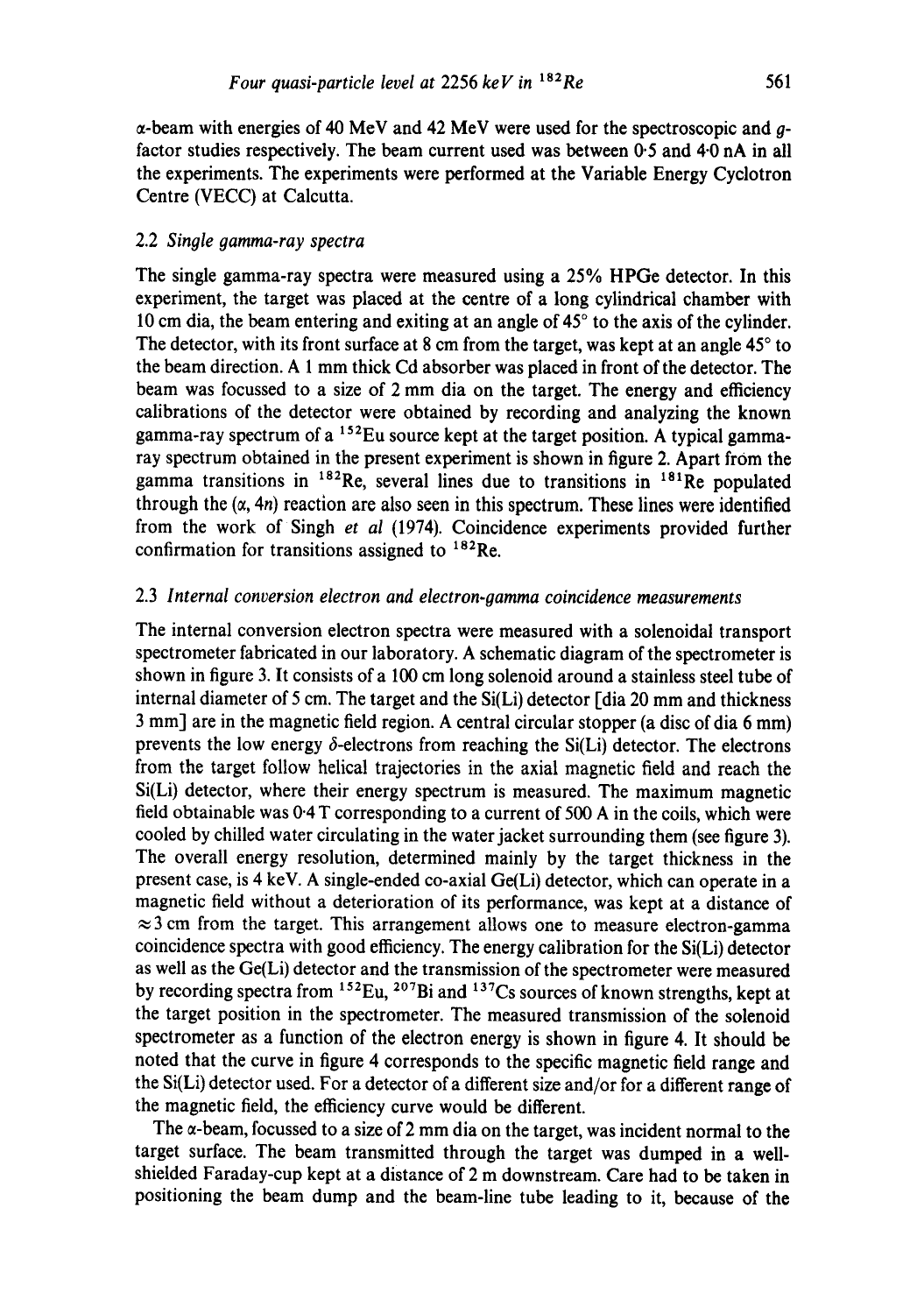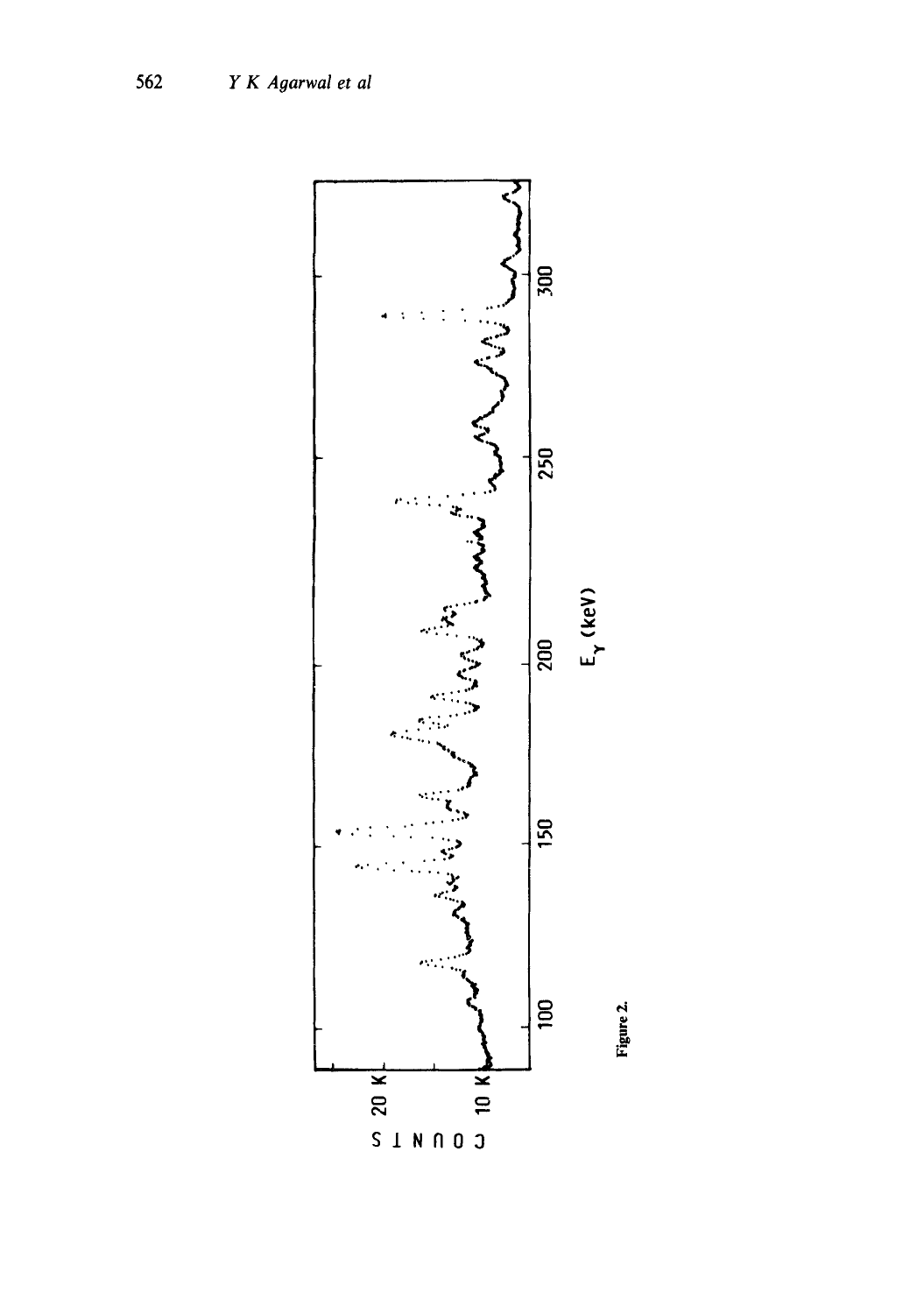

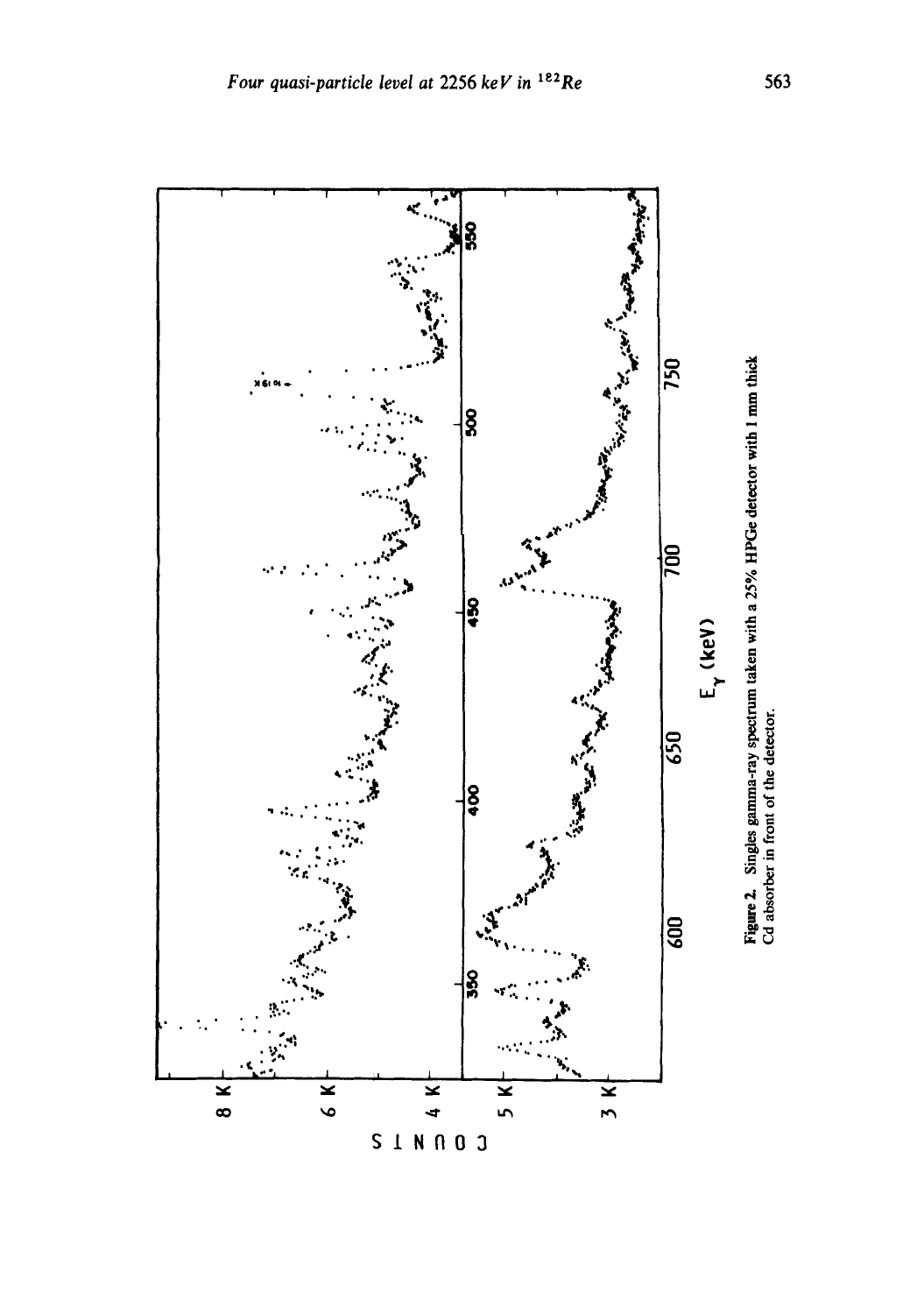

**Figure 3. Schematic diagram of the Solenoid electron spectrometer used in the present investigation** (not to **scale). The various components are marked in the figure A:** Ge(Li) **detector, B: target, C: central** stopper, D: coil of **the solenoid, E: Si(Li) detector,** F: cooling **water jacket, G: the beam. A typical electron trajectory is shown in the** figure.



**Figure 4. Transmission (number of counts detected in the electron peak divided by the number of electrons emmitted by the source) of the solenoid electron spectrometer as** a **function of the electron energy, for the Si(Li) detector used and the range of the magnetic field used in the present experiment.** 

bending of the  $\alpha$ -beam in the magnetic field of the solenoid. The vacuum in the entire spectrometer was better than  $4 \times 10^{-6}$  torr. A typical singles internal conversion electron spectrum following the  $\alpha + T_a$  reaction obtained with the above spectro**meter, is shown in figure 5. The current in the coil was varied between 200 and 300 A, in short-time intervals for this measurement.** 

**Coincidence spectra of the internal conversion electrons detected in the Si(Li) detector of the solenoid spectrometer and gamma-rays detected in the Ge(Li) detector were recorded using a Canberra series 88 multi-parameter data acquisition system. The parameters recorded were: (i) energy of electrons, (ii) energy of the gamma-rays,**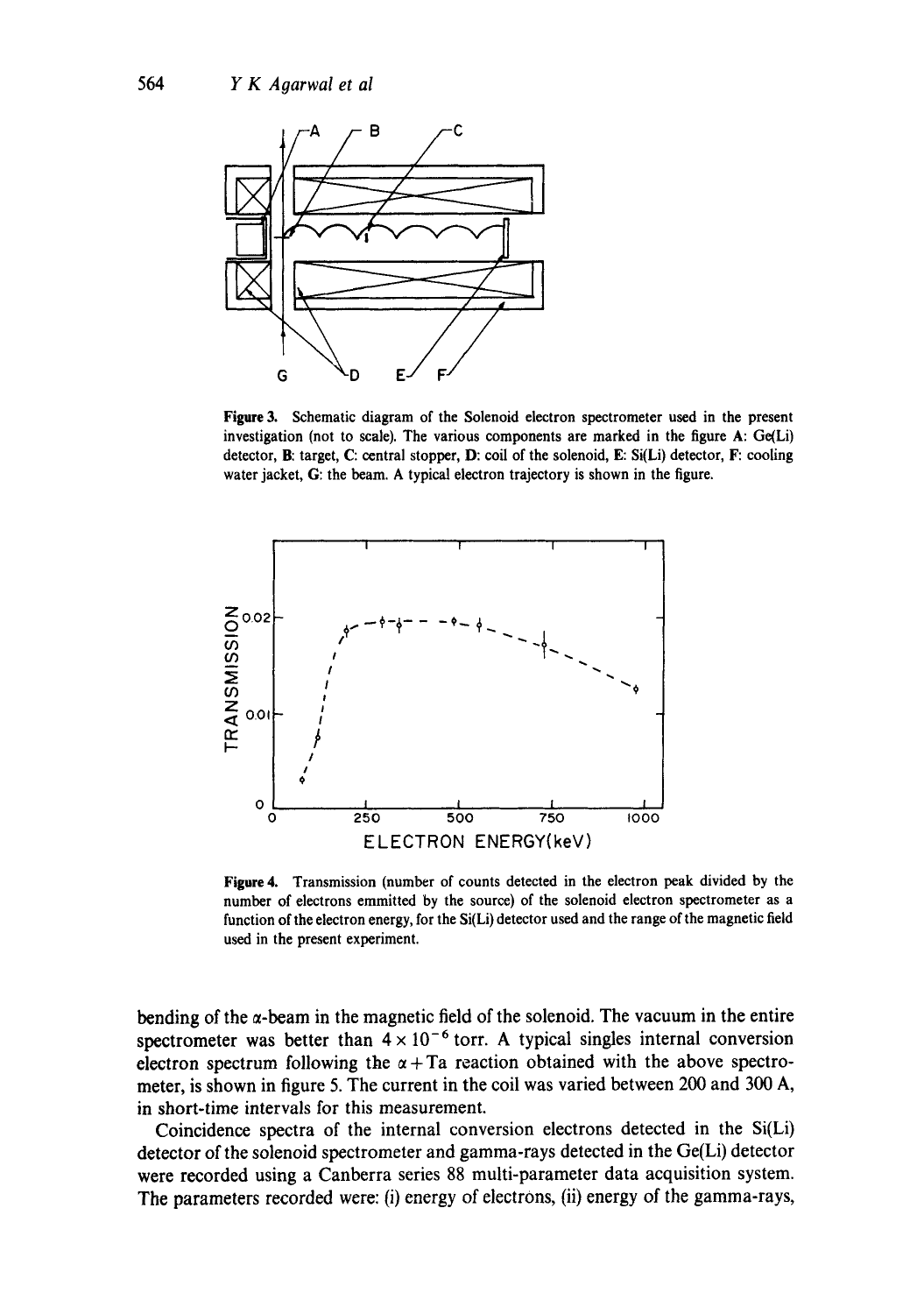(iii) the time,  $e^-$  vs RF and (iv) the time,  $e^-$  vs y. The data were written in an event-byevent mode on a magnetic tape. The resolving time was 25 nsec for the  $e-y$  time spectrum and 12 nsec for the e-RF time spectrum.

## 2.4 *Gamma-gamma coincidence measurement with a multiplicity filter*

A gamma-gamma coincidence measurement with a multiplicity filter was made, in an attempt to identify transitions feeding the isomeric level, using two HPGe detectors [25% and 30% efficiencies] and a set of six 5 cm thick  $\times$  4 cm dia NaI(Tl) detectors. The NaI(TI) detectors, kept at 8 cm distance from the target, served as a multiplicity filter. The timing signals of the NaI $(T)$  detectors were matched to better than 1 nsec and were fed into a multiplicity selection unit fabricated in our laboratory. The unit was set to give an output if two or more of the NaI(TI) detectors fired within 20 nsec of each other. This output together with a pulse derived from the cyclotron RF were fed into a time-to-amplitude converter (TAC) unit to give time information of the events detected in NaI(Tl) detectors with respect to the RF. Five-parameter data, consisting of the gamma-ray energies in the two HPGe detectors, the output of the above mentioned multiplicity filter-RF TAC and the time information of the two HPGe detectors with respect to the cyclotron RF, were collected on a magnetic tape event by event. The data were sorted and analysed off-line. Due to limitations of the beam time and data collection speed only a limited amount of data could be obtained with this set-up. The result obtained from such an analysis is discussed in § 3.1.

### 2.5 *g-factor measurement*

The g-factor of the 2256 keV level was measured by a time differential perturbed angular distribution method (see e.g. Frauenfelder and Steffen 1965) in an external magnetic field. A Ta target backed by a <sup>208</sup>Pb stopper, described in §2.1 was placed in a small vacuum chamber placed between the pole faces of an electromagnet. The uniformity of the magnetic field was measured to be within 1% over the pole gap and over the central area of the pole-faces. The two HPGe detectors were kept at a distance of 15 cm from the target, at  $+135^\circ$  with respect to the beam direction. Twodimensional spectra of energy vs time were measured for each of the detectors. The relative efficiencies of the two detectors were determined by measuring the singles gamma-ray spectra without the magnetic field. The efficiency corrected counting rates  $N_{+}(t)$  and  $N_{-}(t)$  for the two detectors at  $\pm 135^{\circ}$  were extracted from the two parameter spectra for 345 and 647 keV transitions which deexcite the isomeric level. These counting rates were used to form the ratio

$$
R(t) = \frac{N_{+}(t) - N_{-}(t)}{N_{+}(t) + N_{-}(t)}.
$$
\n(1)

The ratio plotted as a function of t, the time of the gamma-ray emission after the formation of the level, contains information on the  $g$ -factor through the relation

$$
R(t) = \frac{0.75 A_2}{1 + 0.25 A_2} \sin 2\omega t, \tag{2}
$$

where  $A_2$  is the coefficient of  $P_2(\cos \theta)$  in the Legendre polynomial expansion of the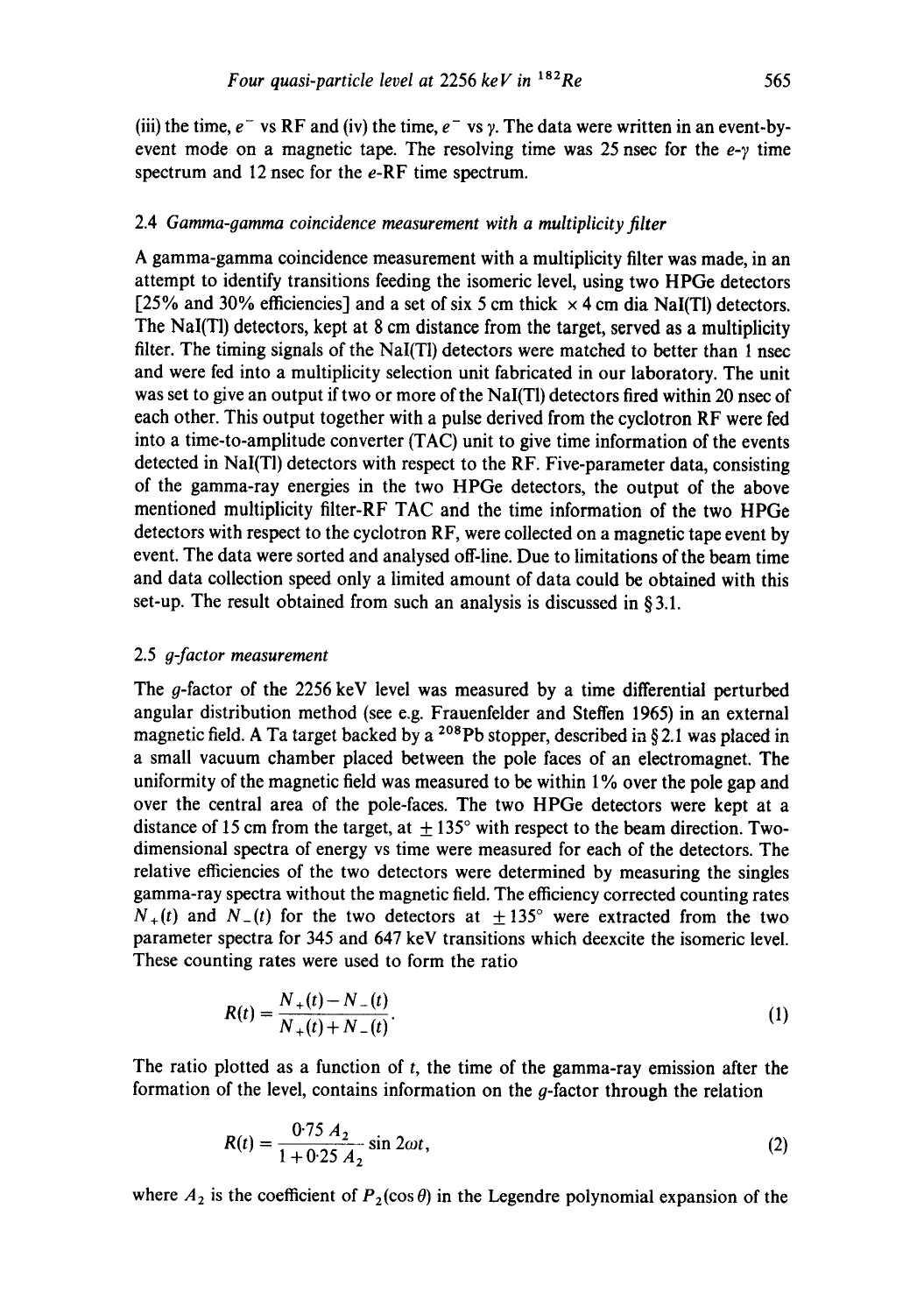angular distribution of the gamma-ray and  $\omega$  is the Larmor precision frequency given by

$$
\omega = -\mu B / I \hbar. \tag{3}
$$

In the above expression B is the magnetic field acting at the site of the nucleus and  $\mu$ , the magnetic moment of the isomer ( $\mu = qI$ , I being the nuclear spin).

The whole system was tested by measuring the well-known magnetic moment of the 2188 keV  $(8^+)$  level in <sup>210</sup>Po, (Lederer and Shirley 1978) which was formed simultaneously through the <sup>208</sup>Pb  $(\alpha, 2n)^{210}$ Po reaction on the <sup>208</sup>Pb backing of the Ta target. From the known g-factor of this level, a value of  $1.62 \pm 0.04$  T was obtained for the magnetic field. This was in agreement with the field measured with a calibrated Hall effect Gaussmeter.

## **3. Results**

### *3.1 Electron-gamma and gamma-gamma coincidence measurements*

The four-parameter data on conversion electron-gamma coincidence measurements were analysed off-line by selecting various gamma, electron and time gates. The resulting spectra confirmed the level sequences proposed by Slaughter *et al* (1984). These have been utilized to obtain reliable conversion coefficients for some of the transitions (see § 3.2).

An attempt was also made to identify transitions feeding the isomeric level by the technique described in § 2.4. A four-fold coincidence spectrum (prompt) in one of the HPGc detectors, with the requirement that at least two of the six NaI(Tl) detectors have delayed events and that the other HPGe detector has a delayed transition of the  $9^-$  band (see figure 1), is shown in figure 6. Even with the limited statistics, the spectrum clearly shows that 268 and 358 keV transitions feed the isomeric level. Better statistics could not be obtained due to limitations mentioned in § 2.4.

## 3.2 *Internal conversion coefficients*

The singles internal conversion electron and gamma-spectra resulting from a 40 MeV  $\alpha$ -beam incident on a 1.7 mg/cm<sup>2 181</sup>Ta target are shown in figures 5 and 2 respectively. The strongest line at 296 keV seen in figure 5 is the K-conversion line of the 366 keV transition in  $181W$  populated in the radioactive decay of  $181Re$  produced by  $(\alpha, 4n)$  reaction on the Ta target. The intensities of transitions above 200 keV derived from the electron spectrum are listed in table 1. Also listed in table 1 arc the intensities of some of the  $\gamma$ -transitions normalized to 100 for the 289 keV  $\gamma$ -transition. The electron intensities arc normalized so that this transition has the theoretical Kconversion coefficient for an E1 multipolarity (Slaughter *et al* 1984). There is an overall agreement between the intensities obtained in the present work and that of Slaughter *et al* (1984) except for the intensities of the transitions deexciting the highest spin states. This difference is presumably because of the lower energy (38 MeV) of the  $\alpha$ -beam used by Slaughter *et al* (1984). A higher energy was used in the present work intentionally so as to obtain a larger feed to the high spin levels. From the measured gamma-ray and electron intensities, the K-conversion coefficients  $(\alpha_k)$  for several of the transitions were calculated and arc listed in the last column of table 1. The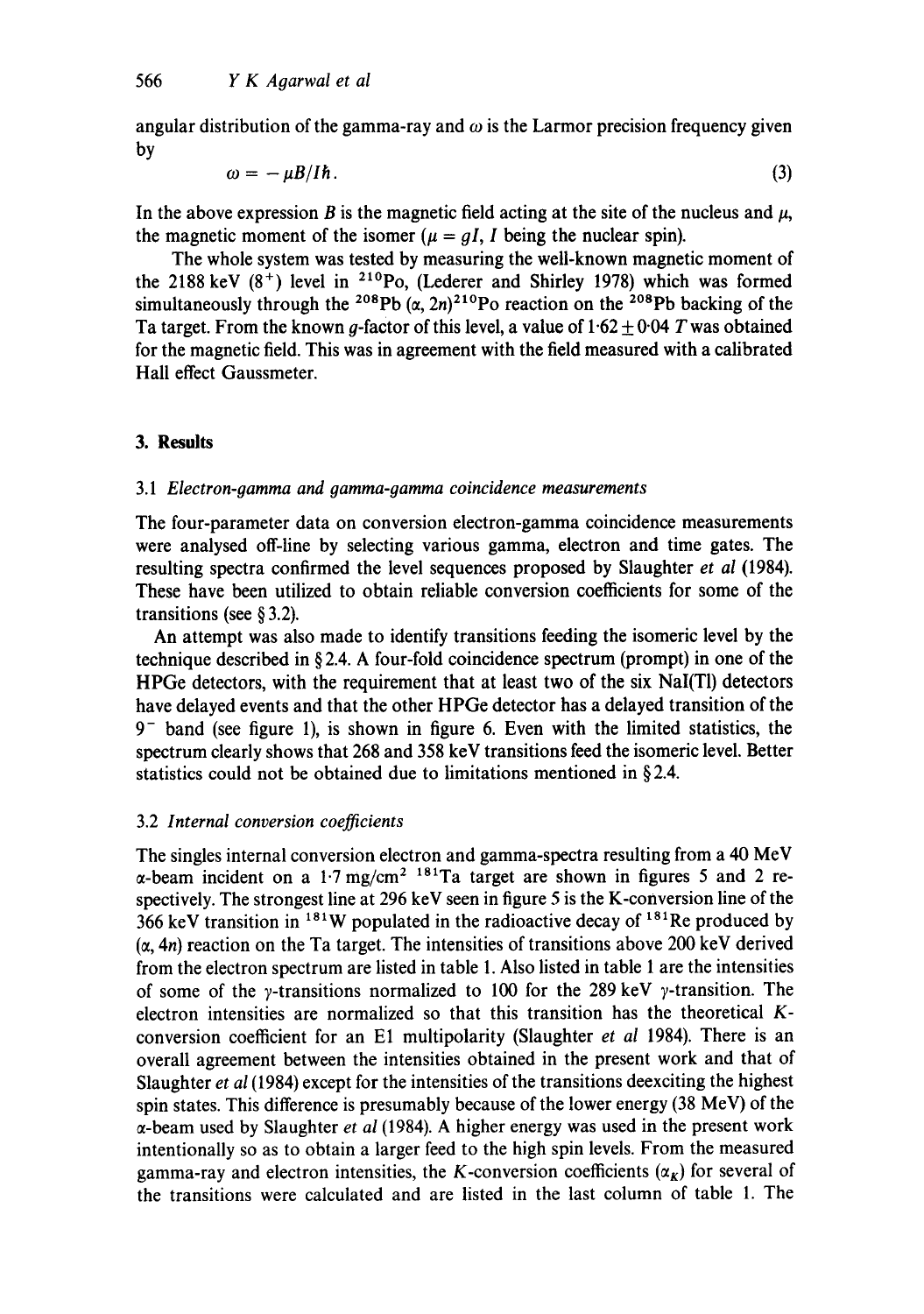

**Figure** 5. Singles internal conversion electron spectrum measured with the solenoid electron spectrometer, following the reaction  $181$ Ta +  $\alpha$ .

experimental values of  $\alpha_k$  are compared with the theoretical values of Hager and Seltzer (1968) for various multipolarities in figure 7. The correctness of the normalization procedure is verified by the agreement of the measured  $\alpha_k$ 's with the theoretical values for several of the transitions expected to be of E2 nature and for the 461 keV M2 transition (see figure 1). In order to emphasize the transitions deexciting the isomeric level, a delayed electron spectrum (delayed 15 to 100 nsec with respect to the RF) and coincident with the whole of the gamma-ray spectrum, was projected from the four-parameter data and is shown in figure 8. It can be seen that this spectrum essentially consists of transitions of the  $9^-$  band as well as the 345 keV and 647 keV transitions deexciting the isomeric level. Utilizing the branching ratios as obtained from the measured gamma-ray intensities and assuming a multiplicity of two above the isomer, the multiplicities of the gamma-rays coincident with the 289, 345 and 647 keV transitions were calculated. The relative conversion coefficients of these transitions were obtained by dividing the observed electron intensities in the delayed spectrum by the multiplicities so calculated. The  $\alpha_{\kappa}$ 's so obtained are listed in table 1 with remark 'a'. Further, the  $\alpha_K$ 's for the 268 and 358 keV transitions feeding the isomer were determined from a prompt electron spectrum in coincidence with all the gamma-rays. The internal conversion coefficients obtained in this manner confirm the assignments made by Slaughter *et al* (1984) for the transitions in the  $K^{\pi} = 7^{+}$  and 9<sup>-</sup> bands. The  $\alpha_{\kappa}$ 's obtained for the 345 keV and 647 keV transitions are  $0.082 \pm 0.008$ and  $0.0086 \pm 0.0014$  respectively showing a  $(M1 + E2)$  nature for the 345 keV transition and an E2 nature for 647 keV transition. These assignments fix the parity of the isomeric level as negative. Further, the measured  $\alpha_K$  for the 345 keV transition implies an E2 admixture of  $0.58 \pm 0.08$ . The angular distribution coefficients for the 345 and 647 keV transitions were calculated with the above mixing ratio for the 345 keV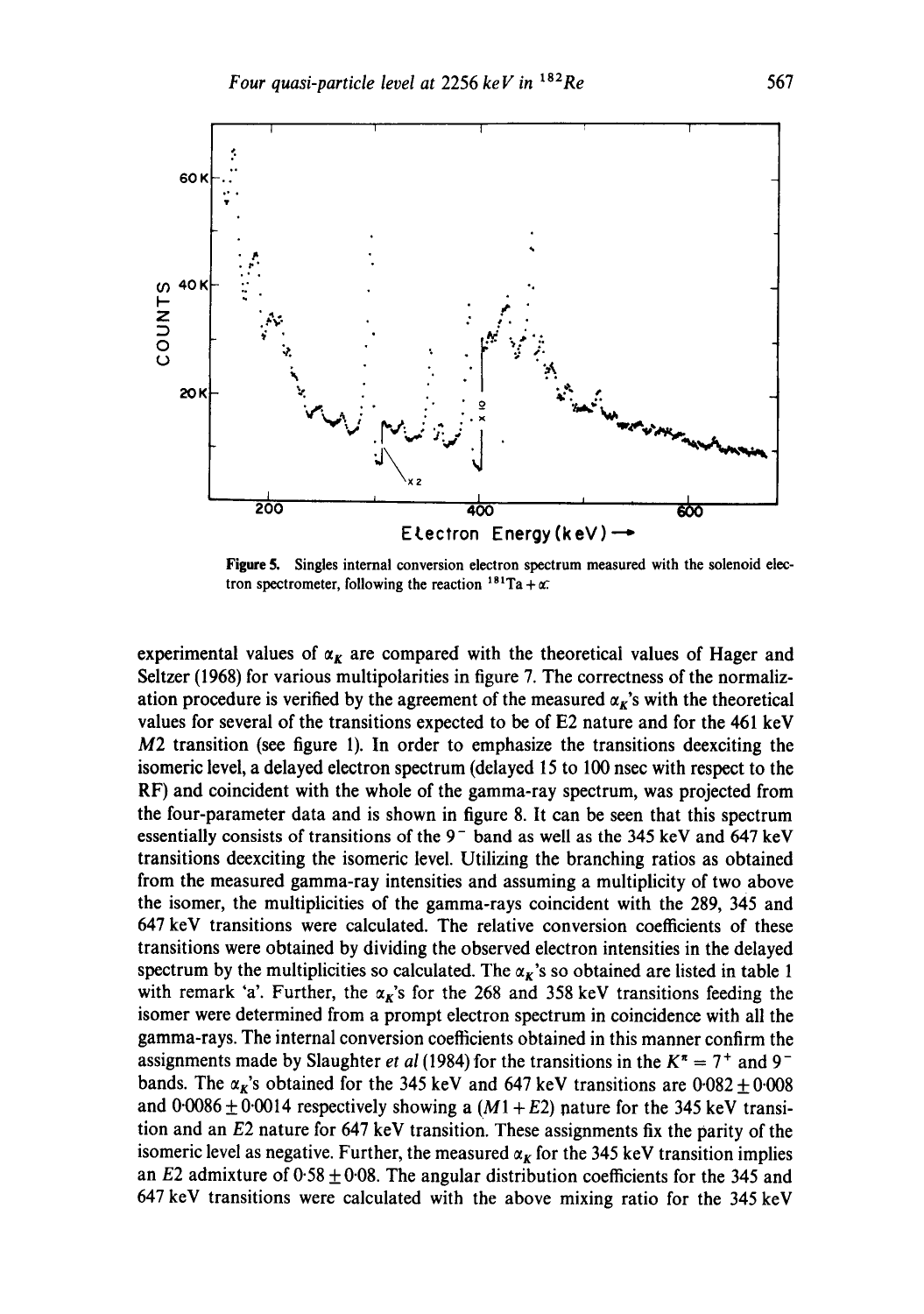Table 1. Gamma-ray and K-conversion electron intensities and the  $K$  conversion coefficients  $\alpha_K$  for various transitions in <sup>182</sup>Re observed through the reaction <sup>181</sup>Ta( $\alpha$ , 3n)<sup>182</sup>Re. The gamma-ray intensities are normalized to that of the 289 keV transition (100). The K-electron intensities are normalized such that K-conversion coefficient of the 289 keV transition is equal to the theoretical value of  $\alpha_K$  for an E1 transition. The uncertainty in the transition energy is  $\pm 0.3$  keV unless otherwise indicated. The number in the paranthesis in the last column indicates the power to which 10 is raised to multiply the number given in the column.

| Transition energy<br>(keV)                                       |                           | Gamma-ray intensity |                                       |                      |
|------------------------------------------------------------------|---------------------------|---------------------|---------------------------------------|----------------------|
| and placement in<br>the level scheme                             | Slaughter et al<br>(1984) | Present<br>Work     | K-conversion<br>electron<br>intensity | $\alpha_K$           |
| 154.3 $(8^+ \rightarrow 7^+)$                                    | $80 \pm 5$                | $80 \pm 7$          |                                       |                      |
| $185.1(9^+ \rightarrow 8^+)$                                     | $36 + 2$                  | $38 \pm 3$          |                                       |                      |
| 339.3 $(9^+ \rightarrow 7^+)$                                    | ۰                         | ۰                   |                                       |                      |
| 212.5 $(10^+ \rightarrow 9^+)$                                   | $23 + 2$                  | $26 + 3$            |                                       |                      |
| $397.5(10^+ \rightarrow 8^+)$                                    | $17 + 1$                  | $18.0 \pm 1.5$      | $0.48 + 0.06$                         | $2.7 \pm 0.2 (-2)$   |
| 237.7 $(11^+ \rightarrow 10^+)$                                  | $16 \pm 1$                | ٠                   |                                       |                      |
| 450 0 $(11^+ \rightarrow 9^+)$                                   | $18 \pm 1$                | $18 + 1$            | $0.41 \pm 0.05$                       | $2.3 \pm 0.5 (-2)$   |
| $261.0(12^+ \rightarrow 11^+)$                                   | $8.9 \pm 0.5$             | *                   |                                       |                      |
| 498.5 $(12^+ \rightarrow 10^+)$                                  | $21 \pm 1$                | $20.0 + 1.5$        | $0.41 \pm 0.05$                       | $2.1 \pm 0.3 (-2)$   |
| $282.3(13^+ \rightarrow 12^+)$                                   | $6 \pm 1$                 | $5 \pm 1$           | $1.13 \pm 0.15$                       | $2.3 \pm 0.5 (-1)$   |
| 543.4 $(13^+ \rightarrow 11^+)$                                  | $13 \pm 1$                | $12.0 + 1.5$        | $0.135 \pm 0.015$                     | $1.13 \pm 0.15 (-2)$ |
| 303.6 $(14^+ \rightarrow 13^+)$                                  | $10.0 \pm 1.5$            | $12.0 \pm 1.5$      | $0.90 \pm 0.12$                       | $7.4 \pm 1.3 (-2)$   |
| 303.0 $(15^{-} \rightarrow 14^{-})$                              |                           |                     |                                       |                      |
| 585.7 $(14^+ \rightarrow 12^+)$                                  | $13.0 \pm 0.8$            | $11 \pm 1$          | $0.14 \pm 0.02$                       | $1.25 \pm 0.21 (-2)$ |
| 321.3 $(15^+ \rightarrow 14^+)$                                  | $(5.0 \pm 0.3)^*$         | $12*$               | $1.28 \pm 0.12$                       | $1.07 \pm 0.14 (-1)$ |
| $624.4(15^{+} \rightarrow 13^{+})$                               | $9 \pm 1$                 | $10 \pm 1$          | $0.071 \pm 0.012$                     | $7.1 \pm 1.7 (-3)$   |
| 341.7 $(16^+ \rightarrow 15^+)$                                  | $20 + 0.2$                | $4\pm1$             |                                       |                      |
| $662.8(16^+ \rightarrow 14^+)$                                   | $3.6 \pm 0.3$             | $8 + 1$             | $0.067 + 0.011$                       | $8.4 \pm 1.7 (-3)$   |
| $181.5(10^- \rightarrow 9^-)$                                    | $43 + 3$                  | $60 \pm 5$          |                                       |                      |
| $209.2 (11^{-} \rightarrow 10^{-})$                              | $37 + 2$                  | $40 + 4$            |                                       |                      |
| 390.9 $(11^{-} \rightarrow 9^{-})$                               | $5.1 \pm 0.3$             | $5.5 \pm 0.5$       | $0.19 + 0.04$                         | $3.45 \pm 0.85 (-2)$ |
| 234.7 $(12^{-} \rightarrow 11^{-})$                              | $23 \pm 1$                | $19 + 2$            |                                       |                      |
| 443.8 $(12^{-} \rightarrow 10^{-})$                              | $9.2 \pm 0.6$             | $9.2 + 0.8$         | $0.23 \pm 0.06$                       | $2.5 \pm 0.7 (-2)$   |
| $258.9(13^{-} \rightarrow 12^{-})$                               | $15 \pm 1$                | $(23 \pm 3)^*$      |                                       |                      |
| 493.6 $(13^{-} \rightarrow 11^{-})$                              | $11 \pm 1$                | $14.0 \pm 1.5$      | $0.26 + 0.04$                         | $1.86 \pm 0.29 (-2)$ |
| $281 \cdot 1 (14^{-} \rightarrow 13^{-})$                        | $11 \pm 1$                | $(20 \pm 1.5)^*$    |                                       |                      |
| 540.0 $(14^{-} \rightarrow 12^{-})$                              | $8.4 \pm 0.5$             | $10 + 0.8$          | $0.16 \pm 0.02$                       | $1.6 \pm 0.3 (-2)$   |
| 383.8 $(15^{-} \rightarrow 13^{-})$                              | $6.9 \pm 0.5$             | $12.0 + 1.5$        | $0.10 + 0.02$                         | $8.3 \pm 2.0 (-3)$   |
| $288.9(9^{-} \rightarrow 8^{+})$                                 | 100                       | 100                 | 2.25                                  | $2.25(-2)$           |
|                                                                  |                           | (normalization)     | (normalization)                       | (normalization)      |
| $344.3 \pm 0.6$ (16 <sup>-</sup> $\rightarrow$ 15 <sup>-</sup> ) | $3.4 \pm 0.3$             | $7.5 \pm 1.0$       | a                                     | $8.2 \pm 0.8(-2)$    |
| $647.1(16^- \rightarrow 14^-)$                                   | $4.9 + 0.4$               | $6.1 + 0.7$         | a                                     | $8.6 \pm 1.4 (-3)$   |
| $268.0 \pm 0.5$                                                  | $3.2 \pm 0.2$             | $3.0 \pm 0.4$       | þ                                     | $2.2 \pm 0.6 (-1)$   |
| $358.5 + 0.8$                                                    | $1.5 + 0.2$               | $2.5 + 0.6$         | b                                     | $4.3 + 1.4 (-2)$     |
| 460.8 (4 <sup>-</sup> $\rightarrow$ 2 <sup>+</sup> )             | $33 \pm 2$                | $6 - 0 + 0 - 3$     | $1.93 \pm 0.12 (-1)$                  |                      |

\* These lines have contribution from <sup>181</sup>Re produced through the  $(\alpha, 4n)$  reaction on <sup>181</sup>Ta.

**"~K** obtained from delayed electron spectrum coincident with the total gamma-ray spectrum (see text).

 $b_{\alpha_K}$  obtained from the total conversion electron projection spectrum (see text).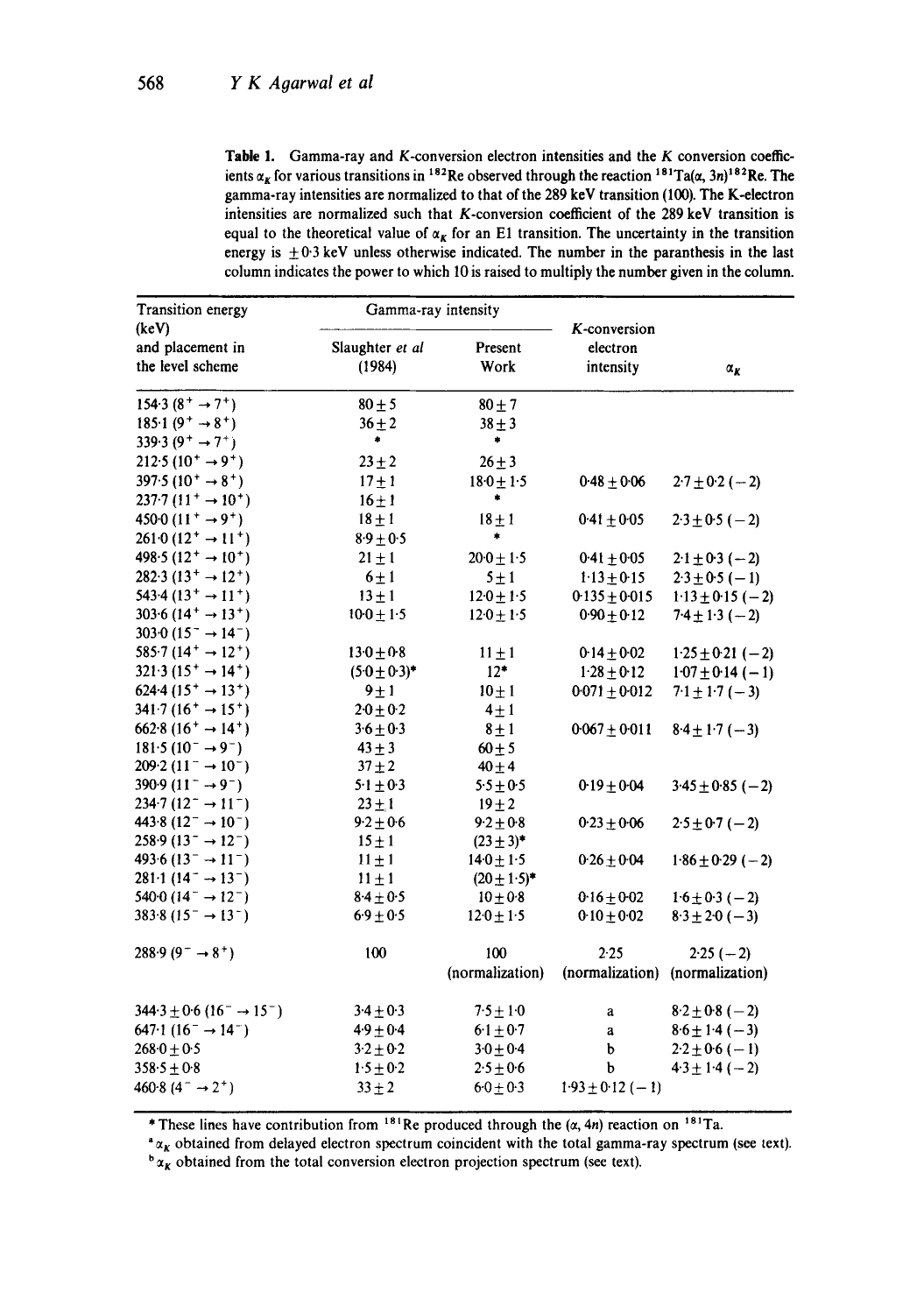

Figure 6. Gamma-ray spectrum (prompt with respect to the beam) in delayed coincidence with any two or more of the six Na(Tl) detectors and any of the transitions in the  $K^* = 9^$ band which are selected in another HPGe detector. This spectrum clearly shows the 268 keV and 358 keV transitions feeding the isomeric level at 2256 keV.

transition for assumed spins of 15 and 16 for the 2256 keV level. In this calculation the tables of Yamazaki (1967) and the de-orientation parameters from Slaughter *et al*  (1984) were used. A comparison of the angular distribution coefficients so calculated with those obtained by Slaughter *et al* (1984) rules out  $I^* = 15^-$  and establishes an assignment of  $I^* = 16^-$  for this level. The E2 nature of the 647 keV transition to the 1609 keV (14<sup>-</sup>) level of the  $K^* = 9^-$  band and the absence of a transition to the 1328 keV  $(13^{-})$  level of the same band confirm this assignment.

The  $(M1 + E2)$  and E2 natures of the 268 and 358 keV transitions (see table 1 and figure 6) suggest  $17<sup>-</sup>$  and  $18<sup>-</sup>$  assignments for the 2524 and 2614 keV levels respectively, if the spins are assumed to increase with increasing excitation energy.

#### 3.3 *g-factor measurement*

The results of the g-factor measurement of the isomeric level at 2256 keV are shown in figure 9 where the function  $R(t)$  (see § 2.5) for the 647 keV transition is plotted against time. A similar curve was obtained for the 345 keV transition. The data were least square fitted to obtain a value for the gyromagnetic ratio:  $g = 0.32 \pm 0.05$ . Diamagnetic and Knight shift corrections were not applied in view of the rather large statistical uncertainty on the  $q$ -factor. A subsequent measurement of this  $q$ -factor performed by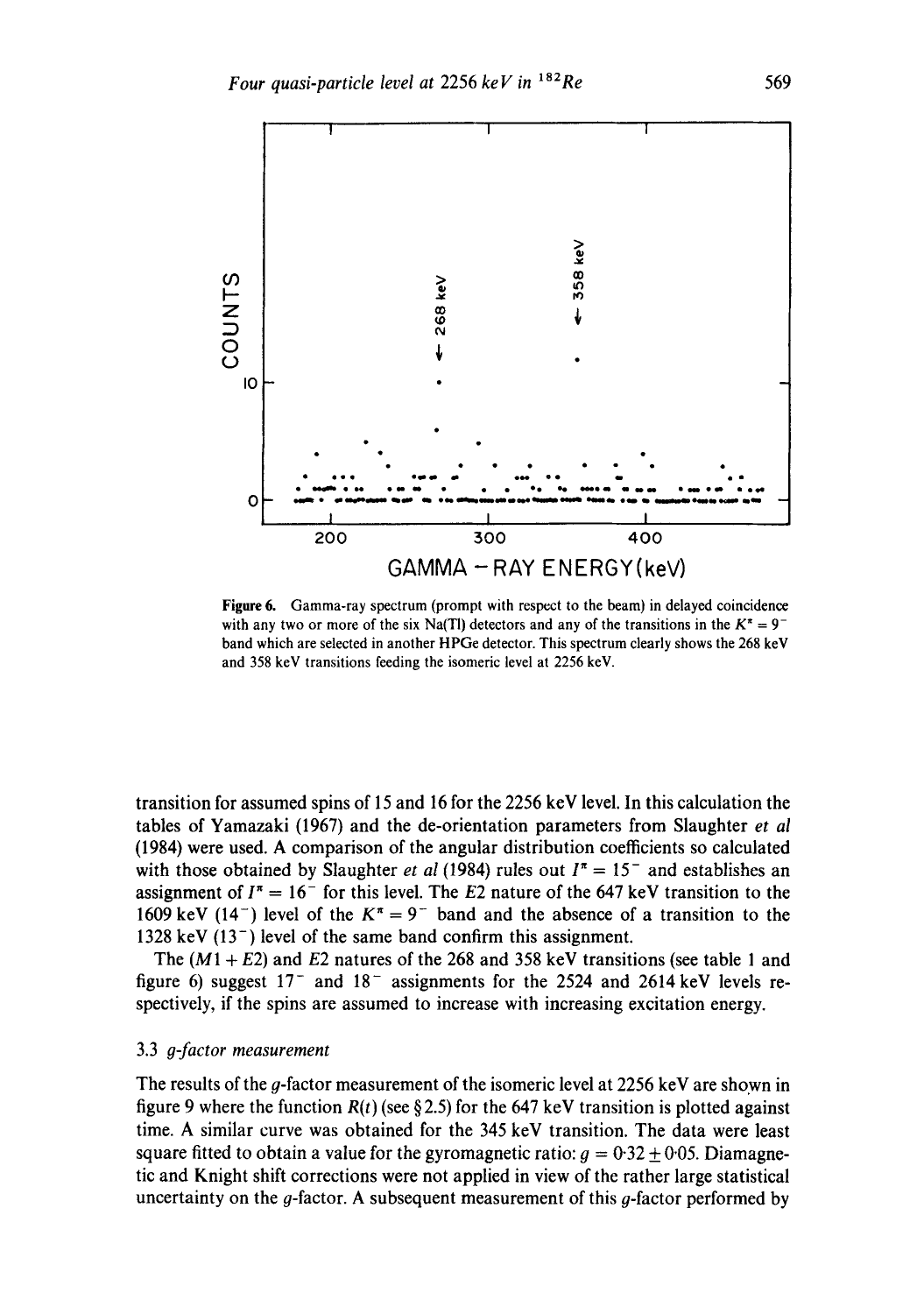

Figure 7. Comparison of the measured K-conversion coefficient  $\alpha_K$  with the theoretical values of Hager and Seltzer (1968) for various  $x_k$  with the theoretical values of Hager and Seltzer (1968) for various nultipolarities of the transitions, for  $Z = 75$ . The energies of the various transitions for which  $\alpha_k$ 's have been measured are marked. Figure 7. Comparison of the measured K-conversion coefficient multipolarities of the transitions, for  $Z = 75$ . The energies of the various transitions for which  $\alpha_k$ 's have been measured are marked



Figure g. Delayed internal conversion electron spectrum (delayed 15-100 ns with respect :o the cyclotron beam burst) coincident with the entire gamma-ray spectrum detected with a Ge(Li) detector. This spectrum essentially shows the conversion lines corresponding to t Ge(Li) detector. This spectrum essentially shows the conversion lines corresponding to the transitions deexciting the isomeric level (marked in the figure), the transitions in the :he transitions deexciting the isomeric level (marked in the figure), the transitions in the Figure 8. Delayed internal conversion electron spectrum (delayed 15-100 ns with respect to the cyclotron beam burst) coincident with the entire gamma-ray spectrum detected with  $K^{\pi}=9$  band and the 461 keV transition which is also a delayed transition.  $K^* = 9$  band and the 461 keV transition which is also a delayed transition.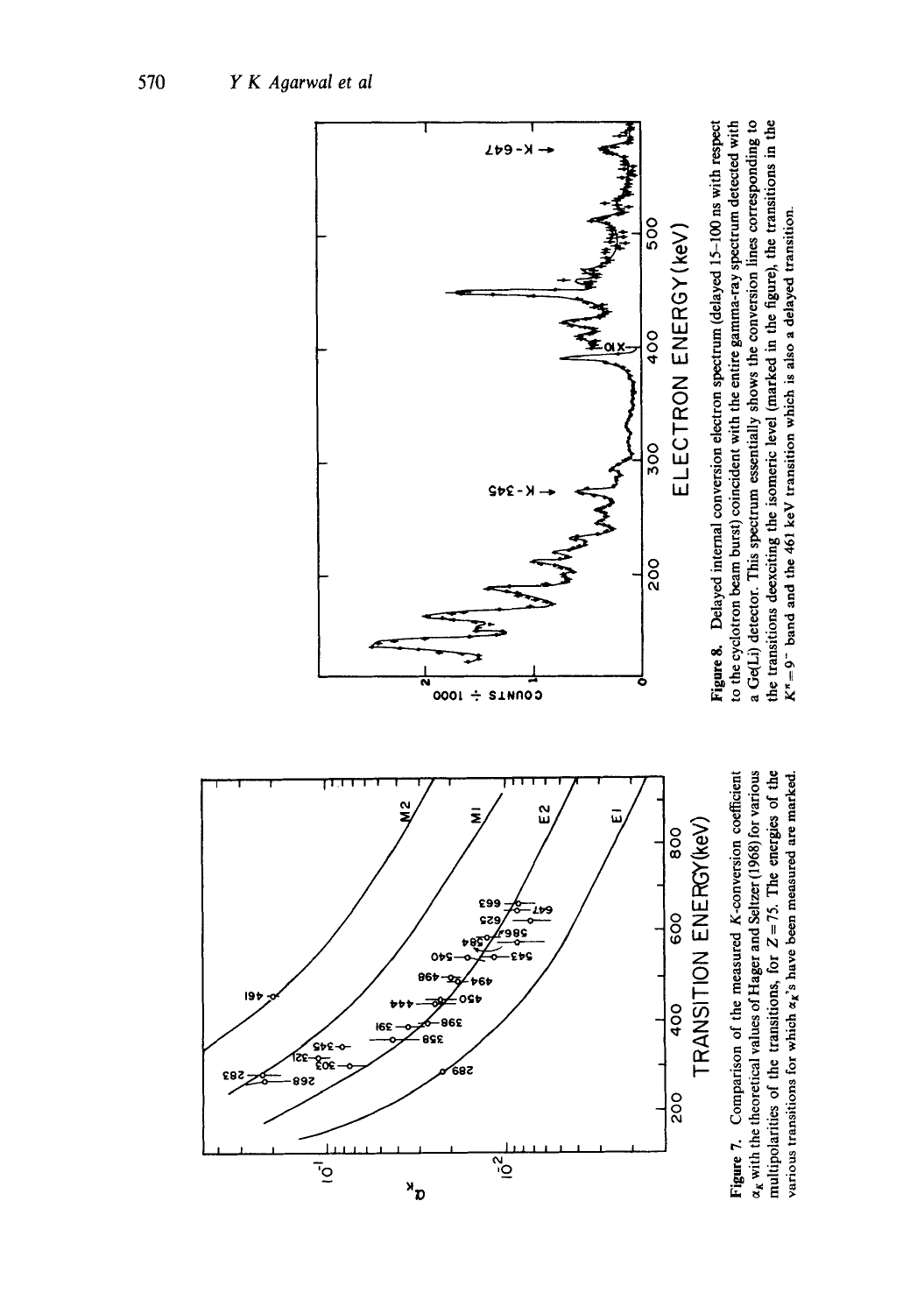

Figure 9. Spin rotation pattern for the 647 keV transition in an external magnetic field of  $(1.62 \pm 0.03)T$ . The fractional difference R in the counting rates of the detectors at  $\pm 135^\circ$ from the beam direction (see text) is plotted against the channel number denoting the time. The prompt position  $(t = 0)$  and the scale for time are marked. The solid curve is a fit to the data with  $g = +0.32$ .

Jain *et al* (1985) at the Stockholm cyclotron yielded the result  $q = 0.239 + 0.008$ , which is  $\sim$  1.5 standard deviations off from the result reported here. Since the spin-parity of the 2256 keV level is established as  $16^{-}$ , the magnetic moment of this state is  $(5.1 \pm 0.8)$  nm. The small value of the measured g-factor rules out a 3p-1n character for this level (see § 4).

### **4. Discussion**

The multipolarities assigned to the various transitions on the basis of the present  $\alpha_{\kappa}$ measurements confirm the assignments made by Slaughter *et al* (1984) for the levels in the  $K^* = 7^+$  and 9<sup>-</sup> bands. The level at 2256 keV has been assigned a spin parity of  $16^-$  from the present work in disagreement with the  $15^+$  assignment made by Slaughter *et al* (1984).

The experimentally known Nilsson single proton and neutron states of high  $\Omega$  in this mass region are listed in figure 10. The energies are taken from the observed levels in  $181,183W$  for the odd neutron states and  $181,183R$ e for the odd proton states (Lederer and Shirley 1978; Artna-Cohen 1975). For the  $\pi$  7/2<sup>-</sup> [5231] state, which has not been assigned in the Re nuclei, the energy with respect to the  $\pi$  5/2<sup>+</sup> [402  $\uparrow$ ] state is taken from the Nilsson diagram [Bohr and Mottelson 1975a (hereafter referred to as BM]. The  $K^{\pi} = 7^{+}$  and  $2^{+}$  bands (see figure 1) are presumably obtained from the parallel and antiparallel coupling of  $v9/2^+[624]$  and  $\pi 5/2^+[402]$  orbitals. The  $K^{\pi} = 4^{-}$  band has probably the configuration:]  $\pi$  1/2<sup>-</sup> [541 | ]  $\otimes v9/2^{+}$  [624 ], while the  $K^{\pi} = 9^{-}$  band is made up of  $\pi 9/2^{-}[514 \uparrow] \otimes v9/2^{+}[624 \uparrow]$  (Slaughter *et al* 1984). The 2256 keV level is certainly not a member of any of these bands because of its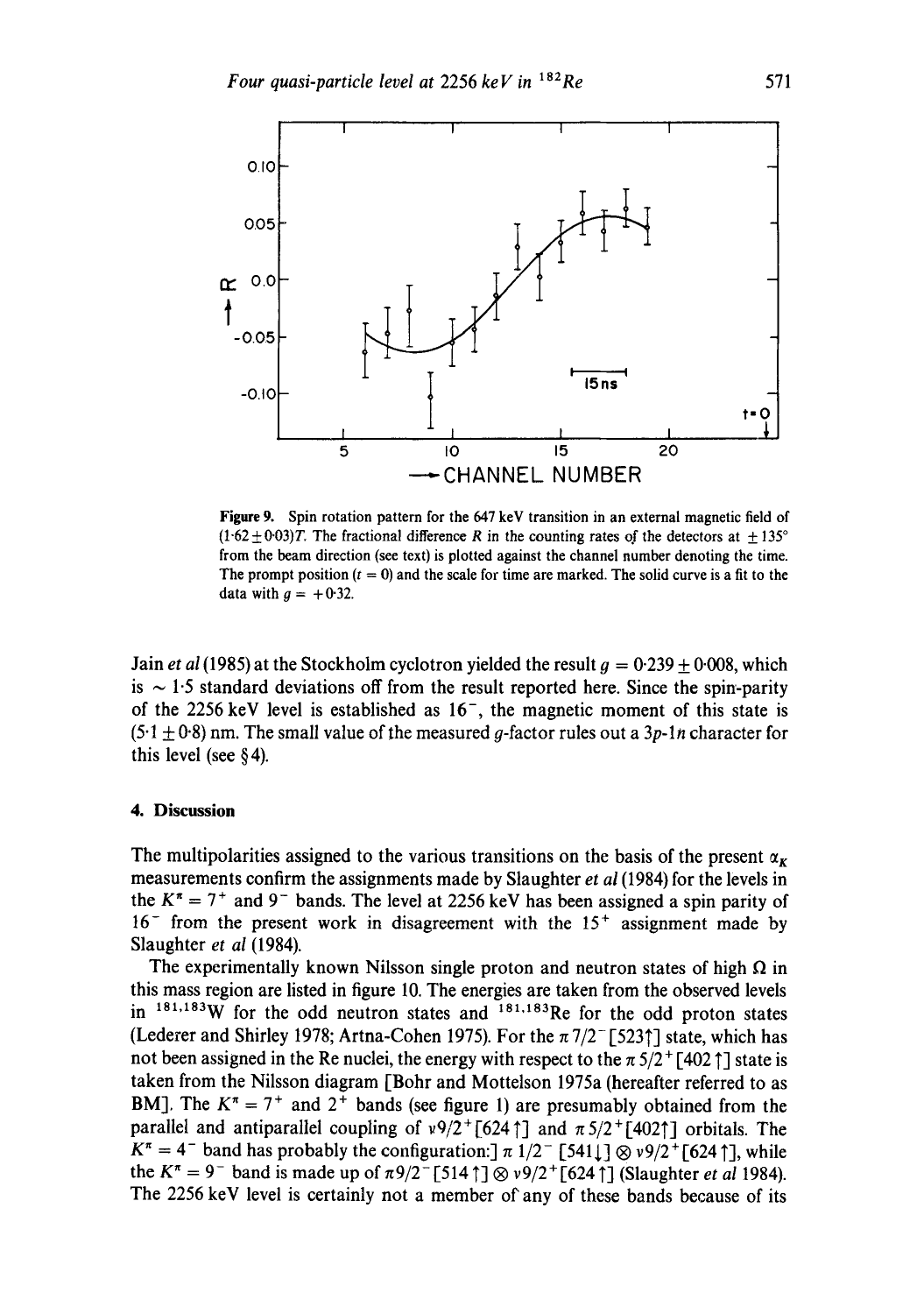$$
q_{n} \t E(MeV)
$$
  
\n1.35<sup>\*</sup> - 1.4  $p_{s}$  [523  $\frac{1}{2}$ ]/22)  
\n1.27  $\frac{1.30 \t p_{s}[505 \t \frac{1}{2}]/22}{\frac{1.30 \t p_{s}[505 \t \frac{1}{2}]/225}{\frac{1.30 \t p_{s}[404 \t \frac{1}{2}]/225}{\frac{1.30 \t p_{s}[404 \t \frac{1}{2}]/225}{\frac{1.30 \t p_{s}[505 \t \frac{1}{2}]/2250.95 - 0.26^{*}}{1.30}}}$   
\n1.30  $\frac{0.50 \t p_{s}[514 \t \frac{1}{2}]/225}{\frac{1.30 \t p_{s}[514 \t \frac{1}{2}]/225}{\frac{1.30 \t p_{s}[514 \t \frac{1}{2}]/2250.41}{\frac{1.30 \t p_{s}[514 \t \frac{1}{2}]/2250.41}{\frac{1.30 \t p_{s}[514 \t \frac{1}{2}]/2250.41}{\frac{1.30 \t p_{s}[514 \t \frac{1}{2}]/2250.41}{\frac{1.30 \t p_{s}[514 \t \frac{1}{2}]/2250.41}{\frac{1.30 \t p_{s}[514 \t \frac{1}{2}]/2250.41}{\frac{1.30 \t p_{s}[514 \t \frac{1}{2}]/2250.41}{\frac{1.30 \t p_{s}[514 \t \frac{1}{2}]/2250.41}{\frac{1.30 \t p_{s}[514 \t \frac{1}{2}]/2250.41}{\frac{1.30 \t p_{s}[514 \t \frac{1}{2}]/2250.41}{\frac{1.30 \t p_{s}[514 \t \frac{1}{2}]/2250.41}{\frac{1.30 \t p_{s}[514 \t \frac{1}{2}]/2250.41}{\frac{1.30 \t p_{s}[514 \t \frac{1}{2}]/2250.41}{\frac{1.30 \t p_{s$ 

#### Protons Neutrons

**Figure 10.** Positions of the proton and neutron states in the mass region  $A \approx 182$ . The energies are taken from the observed band-head positions in  $^{181,183}$ W,  $^{181,183}$ Re. The position of the  $\pi$ 7/2<sup>-</sup> [523  $\dagger$ ] state is taken from the Nilsson diagram (BM 1975a). The proton and neutron states are marked with  $p$  and  $n$  respectively with subscripts. These designations are used in table 2. The  $g<sub>0</sub>$  values used in calculating the g-factor for 4-quasi-particle states are also indicated. The numbers with an asterisk are taken from (BM 1975c). The others are calculated (see text).

isomeric nature. For the same reason, it also is a band head. The most probable assignment for this state made by Slaughter *et al* (1984) is:  ${\pi9/2^-}$ [514 ]  $\otimes \pi7/2^-$ [523 ]  $\times \pi5/2^+$ [402 ]  $\otimes v9/2^+$ [624 ]  $K^{\pi} = 15^+$ . It is quite clear that a four quasiparticle configuration is the only one that attains such a large K-value. However, the question whether it is a *3p-ln* or *lp-3n* configuration cannot be determined from the previous studies. The g-factors expected for several high K-band heads that can be constructed from the orbitals listed in figure 10, can be calculated and compared with the experimental value. The g-factor of the band head ie a state with  $I = K$ , is given by (BM 1975b)

$$
g_{I=K} = \frac{1}{(I+1)} [g_K K + g_R],
$$
\n(4)

where  $g_K$  is the intrinsic g-factor and  $g_R$  the rotational g-factor,  $g_R$  values in this region vary between 0.2 and 0.4 (BM 1975c) and a value 0.35 has been used in the present calculation. As can be seen from (4),  $g_I$  is not very sensitive to  $g_R$ . The intrinsic g-factor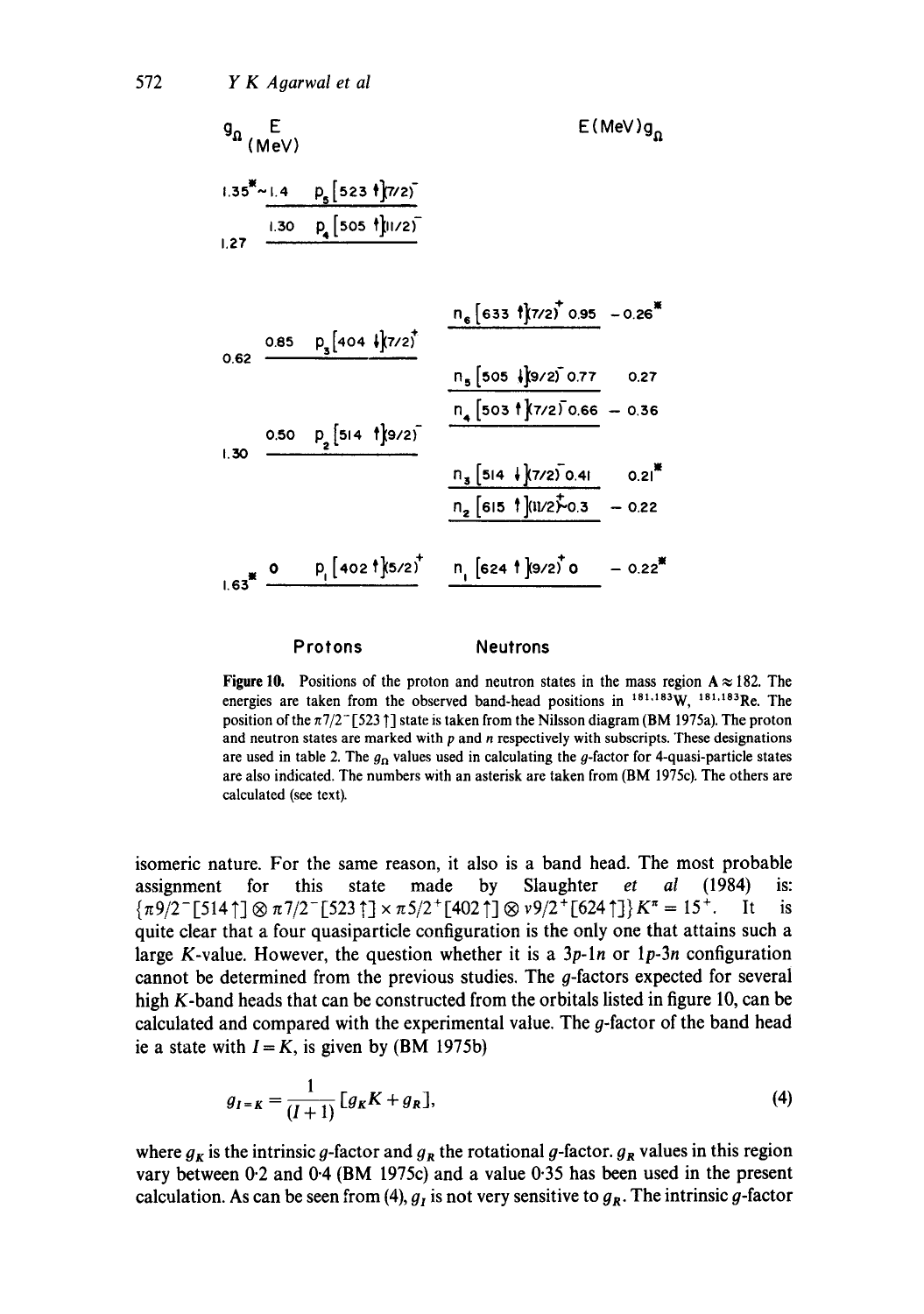for the four-particle configuration, where all the individual  $\Omega$ 's are coupled in parallel **is given by** 

$$
g_K K = \sum_i g_{\Omega i} \Omega_i, \tag{5}
$$

where  $g_{0i}$  are the intrinsic g-factors of the various single particle configurations, making the four-particle configuration.  $g_{\Omega}$  for some of the proton and neutron states **listed in figure 10 are tabulated by BM (1975c). These values, shown by an asterisk in figure 10, have been used in the calculation. For the other single particle configur**ations, the  $g_0$  were calculated using the Nilsson wavefunctions (Nilsson 1955) for the appropriate deformation viz.  $\delta = 0.25$  (BM 1975d) and a quenched value for the spin g-factor  $g_s = 0.7g_{s,\text{free}}$  for both protons and neutrons. The g-factors so calculated for **the band-heads of the four-quasiparticle configurations considered by Slaughter** *et al*  (1984) and for all the possible  $K^{\pi} = 16^{-}$  configurations that can be formed from the **proton and neutron orbitals listed in figure 10, are presented in table 2. The estimated**  uncertainty in the calculated g-factors is  $\pm 0.05$ . As can be seen from table 2, the  $3p-1n$ **configurations have rather large g-factors ranging from 0.7 to 1.1, while the experi**mental value is  $0.32 \pm 0.05$  in the present experiment and  $0.239 \pm 0.008$  in the work of **Jain** *et al* **(1985). Thus a** *3p-ln* **character for the 2256 keV level can definitely be ruled out. Of the various** *lp-3n* **configurations, the first four listed in table 2 are consistent with the measured y-factor. However, the configurations in 2nd, 3rd and 4th line in table 2 are expected to lie at higher energies as compared 'o the configuration 1. Thus we arrive at the most probable configuration for this four-quasiparticle state as:** 

 ${\pi9/2$  [514 ]  $\otimes v9/2$  [624 ]  $\otimes v7/2$  [514 ]  $\otimes v7/2$  [503 ]  $\}_{K^* = 16}$ .

However, there is a major discrepancy. The  $345 \text{keV}$  ( $M1 + E2$ ) and  $647 \text{ keV}$   $E2$ 

| $3p-1n$ configurations |          |                            | $1p-3n$ configurations |          |                            |
|------------------------|----------|----------------------------|------------------------|----------|----------------------------|
| Configuration          | $K = I$  | Calculated<br>value of $q$ | Configuration          | $K = I$  | Calculated<br>value of $q$ |
| $p_1 p_2 p_3 n_1$      | $15^{-}$ | 0.72                       | $p_2 n_1 n_3 n_4$      | $16^{-}$ | 0.28                       |
| $p_1p_2p_3n_1$         | $15+$    | 0.88                       | $p_2 n_4 n_5 n_6$      | $16-$    | 0.31                       |
| $p_1p_3p_4n_1$         | $16 -$   | 0.74                       | $p_4 n_3 n_4 n_6$      | $16 -$   | 0.35                       |
| $p_1 p_2 p_4 n_3$      | $16^{-}$ | $1-11$                     | $p_5n_1n_2n_5$         | $16-$    | 0.36                       |
| $p_3p_4p_5n_3$         | $16^{-}$ | 0.90                       | $p_2n_3n_5n_6$         | $16^{-}$ | 0.43                       |
| $p_1p_2p_3n_2$         | $16 -$   | 0.66                       | $p_3n_1n_5n_6$         | $16-$    | 0.10                       |
| $p_1 p_2 p_4 n_4$      | $16-$    | 0.94                       | $p_3 n_2 n_3 n_6$      | $16 -$   | 0.07                       |
| $p_3p_4p_5n_4$         | $16-$    | 0.76                       | $p_3n_2n_4n_6$         | $16-$    | $-0.05$                    |
| $p_2p_3p_5n_5$         | $16^{-}$ | 0.84                       | $p_1 n_1 n_2 n_3$      | $16-$    | 0.17                       |
| $p_1p_4p_5n_5$         | $16-$    | $1-02$                     | $p_1 n_2 n_5 n_6$      | $16-$    | 0.21                       |
|                        |          |                            | $p_1 n_1 n_2 n_4$      | $16-$    | $0 - 06$                   |
|                        |          |                            | $p_5n_1n_4n_5$         | $16-$    | 0.24                       |
|                        |          |                            | $p_5 n_2 n_3 n_4$      | $16^{-}$ | 0.19                       |

**Table 2.** Calculated values of the gyromagnetic ratio, g, for various 4-quasiparticle **band-heads formed from the several proton and neutron states shown in figure** 10. **The** *3p-ln* **and** *lp-3n* **configurations are shown on the left and the right respectively. The subscripts on p and n refer to the single particle numbers shown in figure** 10.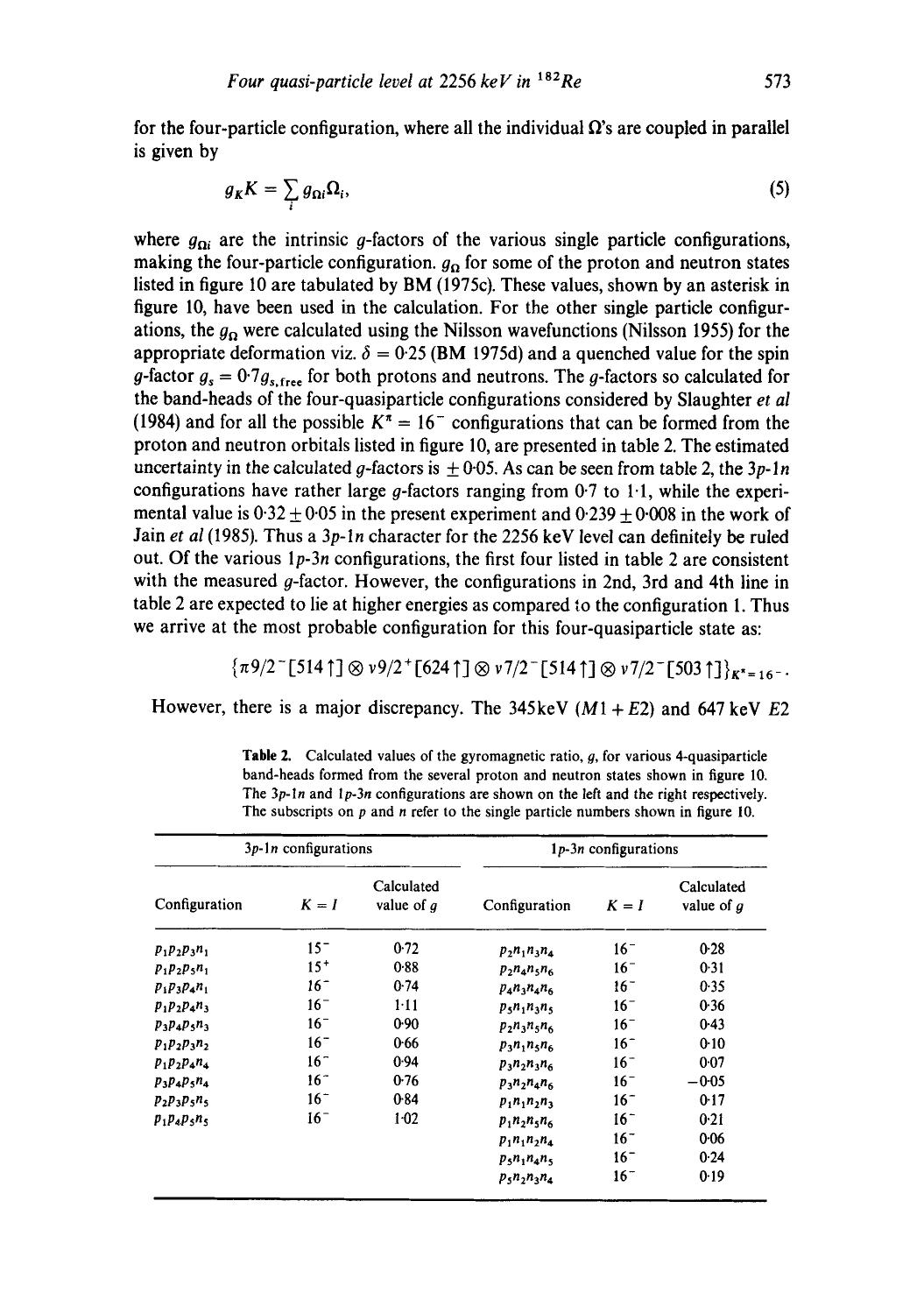transitions are highly K-forbidden, with the initial and final K-values for the levels involved in these transitions being  $K^* = 16^-$  and 9<sup>-</sup>, respectively. The M1 part of the 345 keV transition is 6 times K-forbidden while its E2 component and 647 keV transition are 5 times K-forbidden. The retardation factors, relative to Weisskopf estimate, for the  $M1$  and  $E2$  components of the 345 keV transition, calculated from the half-life of  $T_{1/2} = (88 \pm 8)$ nsec (Slaughter *et al* 1984) and the *M1/E2* mixing ratio obtained from  $\alpha_{\kappa}$  measured in the present work, are  $\sim 10^6$  and 154  $\pm$  30 respectively. Similarly the 647 keV E2 radiation is retarded by a factor  $2600 \pm 400$ . The systematics of K-forbidden transitions in well-deformed nuclei show that each fold of K-forbiddenness brings in a retardation factor of  $\approx 10^{1.5}$  to  $\approx 10^2$  (BM 1975e). Thus the E2 transitions are expected to be retarded by factors of up to  $10^{7.5}$  to  $10^{10}$ , while the experimental retardation factors are only  $\sim 10^2$  to 10<sup>3</sup>. Such a large discrepancy in the retardation factors for these highly K-forbidden transitions cannot be easily reconciled with an axially symmetric structure for the nucleus, where  $K$  is a good quantum number. A similar discrepancy has also been noted in the highly  $K$ forbidden transitions in <sup>182</sup>Os (Pedersen *et al* 1985). One possible explanation of such a discrepancy is the deviation of the nucleus from axial symmetry. In such a triaxial case, K is no longer a good quantum number and states can be expanded as a linear combination of several K-states. A K-admixture in either or both of the initial and final states involving the transition, such that a component exists with  $\Delta K = 2$ , can explain the rather small value of the retardation of the transitions. A 3 % admixture in the amplitude of  $K^{\pi} = 11^{-}$  state in the 2256 keV state, for example, can explain the observed life time. The 'oblateness' brought in by the four unpaired particles can bring in a triaxiality for the nucleus in this configuration. Nuclei in the mass region  $A \sim 182$ are rather soft to  $\gamma$ -deformation as evidenced by the low excitation energy of the  $\gamma$ band head at 890 keV in  $182$ Os (Lederer and Shirley 1978). Further, the high spin members of a rotational band (the  $K^{\pi} = 9^{-}$  band in this case) of a nucleus with even a small axial asymmetry can have components with  $K \approx I$  (BM 1975f). A calculation of the triaxiality brought about by such effects is of interest in explaining not only the present result but also the observation of Pedersen *et al* (1985) for 182Os.

## **5. Conclusions**

The properties of the isomeric level at  $2256 \text{ keV}$  in  $182 \text{Re}$  have been determined in the present work. An unambiguous spin parity assignment of  $16<sup>-</sup>$  has been made for this level. Further, the g-factor of this level was measured to be  $g = 0.32 \pm 0.05$ . On the basis of the g-factor, this level can be identified as the band head of a  $K^* = 16^-$  band with the configuration:

$$
\{\pi9/2^-[514\uparrow]\otimes\nu9/2^+[624\uparrow]\otimes\nu7/2^-[514\uparrow]\otimes\nu7/2^-[503\uparrow]\}_{K=16^-}.
$$

However, the gamma transitions deexciting this level do not show the expected retardation, being  $\sim 10^5$  to  $10^7$  times faster than expected for these highly Kforbidden transitions. It was suggested that this may be explained if the nucleus has a triaxial shape in the initial and/or the final states involving these transitions. It is very important that theoretical estimates of such triaxiality be made. A study of the excited states with higher spins in the  $K^{\pi} = 9^{-}$  and 16<sup>-</sup> bands, through heavy-ion induced